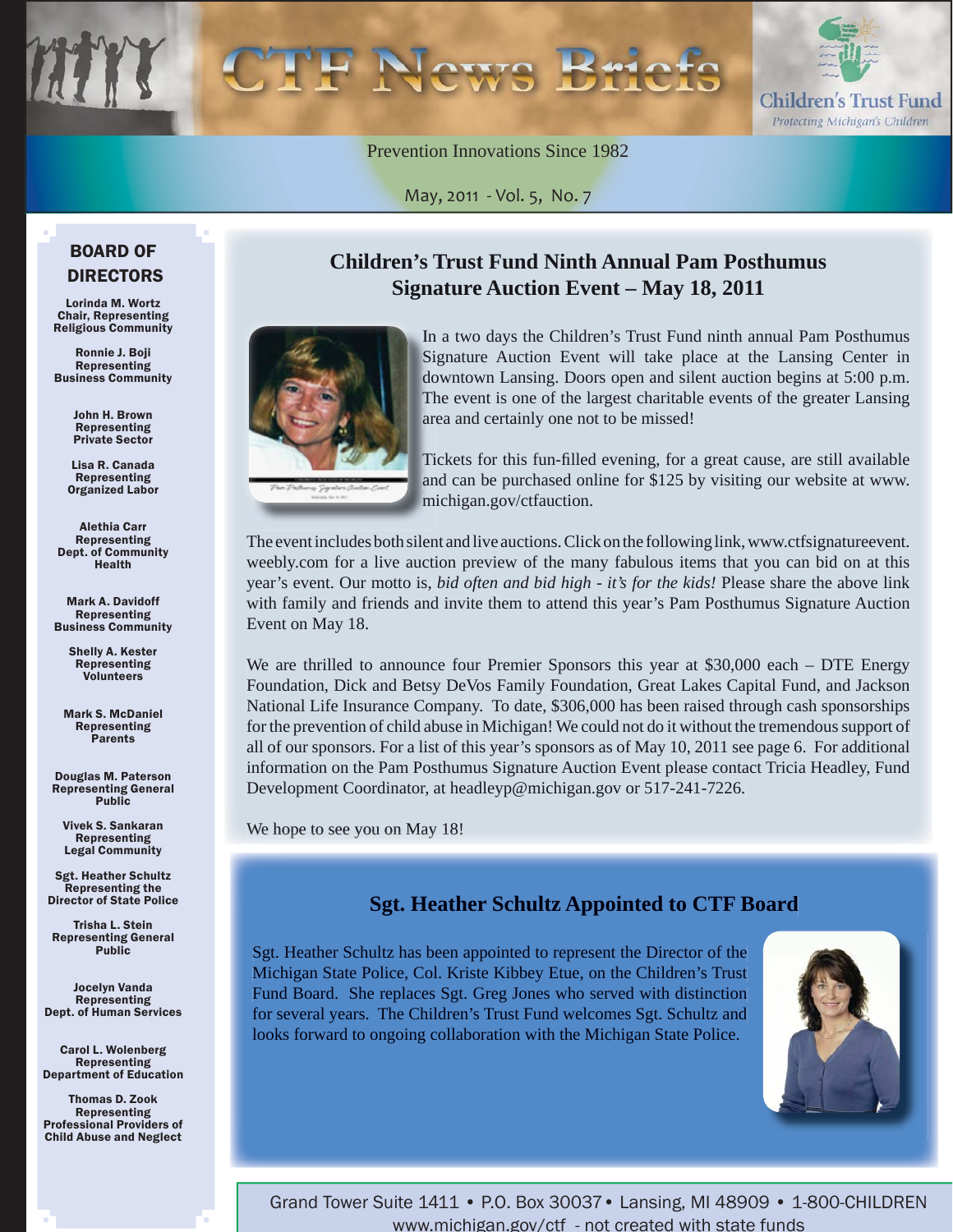# **CAP Month Prevention Awareness Day Events**

Prior to CTF's April 12, 2011 Prevention Awareness Day Governor Rick Snyder officially proclaimed April as Child Abuse Prevention (CAP) Month in Michigan. This affirmation of the vital work being done all across the state contributed to the enthusiasm of the day's events. It was also convenient that we were able to arrange for a sun-shiny day, albeit a bit windy.

This year's Prevention Awareness Day event brought over 300 energized people to the rally, procession and the planting of a pinwheel garden. The event's theme was once more, *The Power of One.* The event started at 11:00 am at the Capitol to the fantastic music of the Michigan State University's Trombone choir under the direction of Ava Ordman. CTF Executive Director Mike Foley hosted and then introduced notable speakers, including Senator Randy Richardville, Representative Lesia Liss, the newly appointed CTF Board Chair Lori Wortz, Lansing Exchange Club President and Ingham County local council coordinator Jim Paparella, and Danny and Angie Ogas recipients of services funded by a CTF direct services grant. Interspersed between speakers, attendees had the pleasure of listening to the sweet, melodic voices of the Lansing Averill Elementary School 5th grade chorus directed by Emily Schuster-Wachsberger, and the amazing Lansing Community College choir under the leadership of Meredith Bowen. A number of local councils participated in the event including Allegan, Barry, Gratiot, Huron, Ingham, Jackson, Kent, Livingston, Oakland, Ottawa, Saginaw, Washtenaw, Wexford, and others. Following the speeches and music, attendees were led on a walk to the traffic circle at Washington and Michigan Avenues where they planted a pinwheel garden in support of child abuse prevention.

Additionally, a Legislative Education Day (LED) component was added to Prevention Awareness Day which afforded over 130 CTF grantees and other child advocates an opportunity to educate legislators about prevention needs and current programming across the state. Prior to LED an informative Webinar workshop was provided by Michele Corey of Michigan's Children to help prepare participants to efficiently and effectively speak to legislators. CTF thanks the support of Michigan's Children with the successful Legislative Education Day endeavor.

We are proud and pleased that this year we had sponsors to help make the event the success it was. Our highest levels of sponsorship came from:

• WKAR assisting us with marketing and messaging efforts;

• Dean Transportation who provided two buses, one that picked up attendees in Saginaw and another picking up folks in Holland and Hastings;

• The Grand Traverse Pie Company that provided us over 300 pieces of their delicious Michigan apple and cherry pies; and

• The Lansing Exchange Club who donated funds which, in part, enabled CTF to provide food and gas money to those attending the events.

Other supporters/sponsors contributing to the events were; the Delta Sigma Tau, Beta Beta sorority from Michigan State University, Lansing Community College, Absopure, Pizza Hut, Jersey Giant Submarine, Besco Water, Lenny's Sub Shop, Bell's Greek Pizza, Stan Setas Produce Company and Cottage Inn Pizza.

CTF also wishes to thank the City of Lansing for their support for the procession and pinwheel portion of the event, continuing a wonderful tradition that started three years ago. Other thanks go to the Lansing State Journal, WILX, Parenting Awareness Michigan, Safe Delivery, Michigan PTSO, and Downtown Lansing.

This year's event was certainly a collaborative effort with deep appreciation to the CTF Local Council, CAP Month Workgroup that met monthly and provided input, feedback and helped steer the event. A special thank-you also goes to the CTF team, who all put forth their best to help ensure an outstanding event. In addition to helping with the many planning efforts, they were very busy on April 12th picking up pizzas, deli trays or water, passing out pinwheels and flyers, setting up the buffet tables and a whole host of other duties as well.

With the Power of (Each) One, we broke a record, more than doubling, the number of participants. Prevention Awareness Day epitomized the commitment and love that Michigan has for all its children.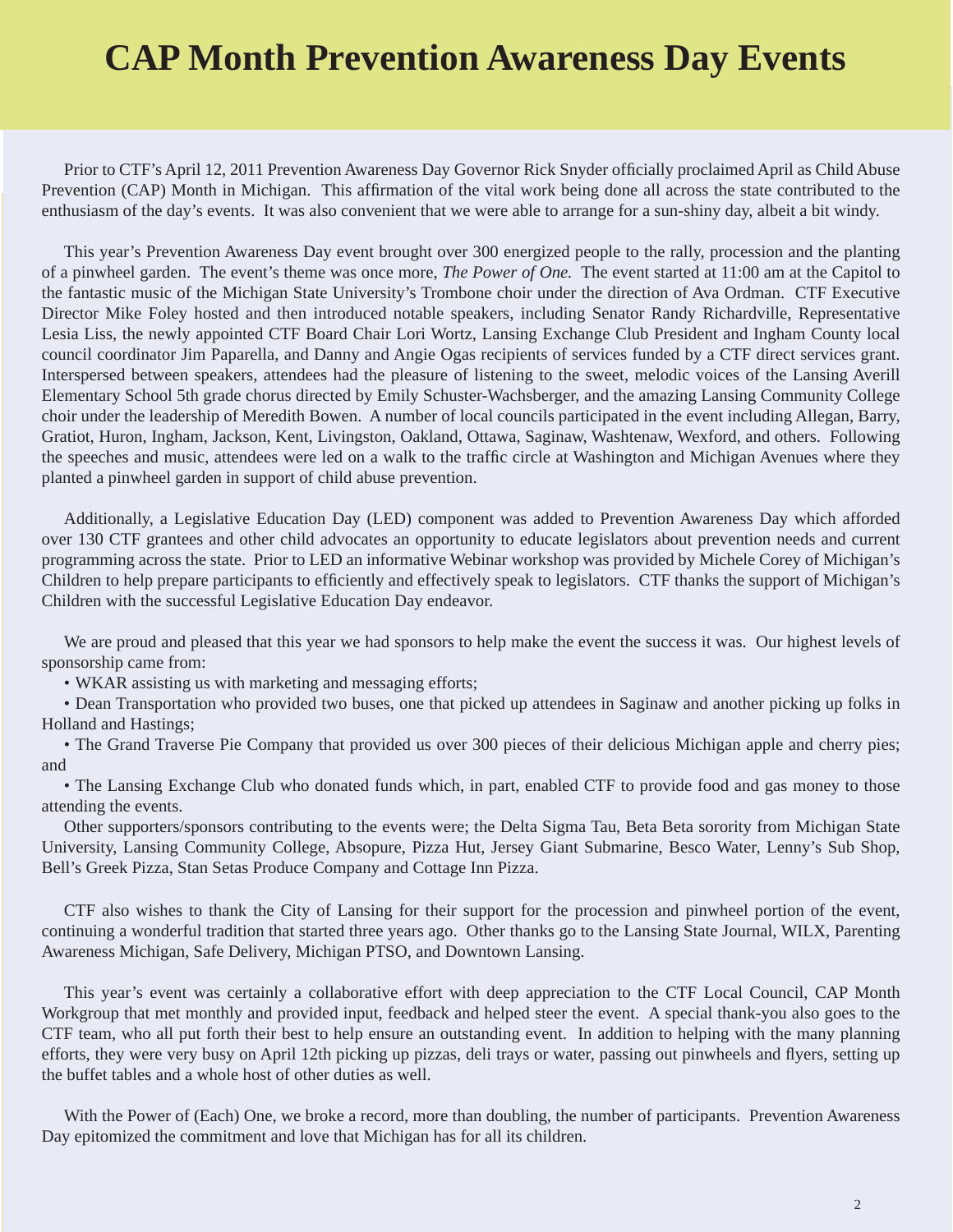# *We All Can Help Prevent Child Abuse* **By Karmel Puzzuoli, CTF Partner**

I thought parenting would be easy. For me, anyway - smart and resourceful that I was! I had taken a few psychology classes, had a bit of therapy to flush out my childhood demons and was an avid reader of child development books. Ready to show the world. When told parenting was a tough job, I didn't believe it. OK, maybe it's not easy, I thought, but it can't be exactly difficult. After all, billions of us have reproduced. How can something so basic be complicated?

As a new mom with visions of my baby girl attending Harvard Medical School, I poked my chin up, strapped my little infant into a European-style baby backpack, and set out to become the kind of mom I was so sure I'd be. No one should be surprised to learn that the haughty, naive young woman of seven years ago had the wind knocked out of her.

To make a long story short, my oldest child has a severe disability. Other challenges have come into my life as well, including single parenthood. By necessity, I've had to become less judgmental of myself and others. I'm the opposite of who I used to be - I don't judge other parents, other mothers or other families. And I don't want them to judge me either, because just about anyone could identify the 1,700 mistakes I've made along the way.

Instead, I've come to regard the issues of parenting, child abuse and all the messy family stuff therein as a community issue. I think communities play a huge role in reducing risk factors for child abuse.

I'm from rural Kansas, so I understand that placing family drama into the community's lap makes certain folks alarmed. I know, probably by heart, the opposite argument - that westward-moving, industrious American dreamers are always responsible for things that happen behind closed doors.

What I've learned is that communities thrive when people are invested in each other's well-being, when we go outside our own subdivisions. If parenting is the most difficult job in the world, don't we want to help those who are undergoing that challenge? Life in Michigan is synonymous with difficulty. The stress of survival, with unemployment and poverty, makes my days of lumbering with a baby in a Kelty Carrier Backpack seem like a cakewalk.

At-risk families are served by several great organizations in Calhoun County. I know many of their heroes - some serve on our board of directors. Their dedication is high, and so are their hopes. From Inasmuch House, to Family & Children Services, to S.A.F.E. Place and Sexual Assault Services (to name a mere few), there are people who have not given up on this community and are working to better it. They are champions for children, and we want them to have the resources they need.

The Calhoun Child Abuse/Neglect Prevention Council's function is to raise awareness and money to fight for the children of Calhoun County, before abuse and neglect happen, and if it has already happened, to prevent it from happening again. We don't do this alone. We work with agencies and organizations all over Calhoun County to bring services to at-risk children and families.

Parenting and child abuse are both mundane and emotionally charged. After all, we were all children once. We each carry remnants of our past. Then again, many of us are parents who wrestle with lofty dreams and sometimes unforgiving realities. Parenting is indeed the most difficult job on earth. As a community, our responsibility is to lend as much support and encouragement to the people who are doing the toughest job on earth, even if some, like me, started out thinking it would be a lot easier than it turned out to be.

Karmel Puzzuoli is the director of the Calhoun Child Abuse/Neglect Prevention Council. The website is calhounprevention.org and the phone number is 269-962-2562. This article originally appeared in the Battle Creek Enquirer.com.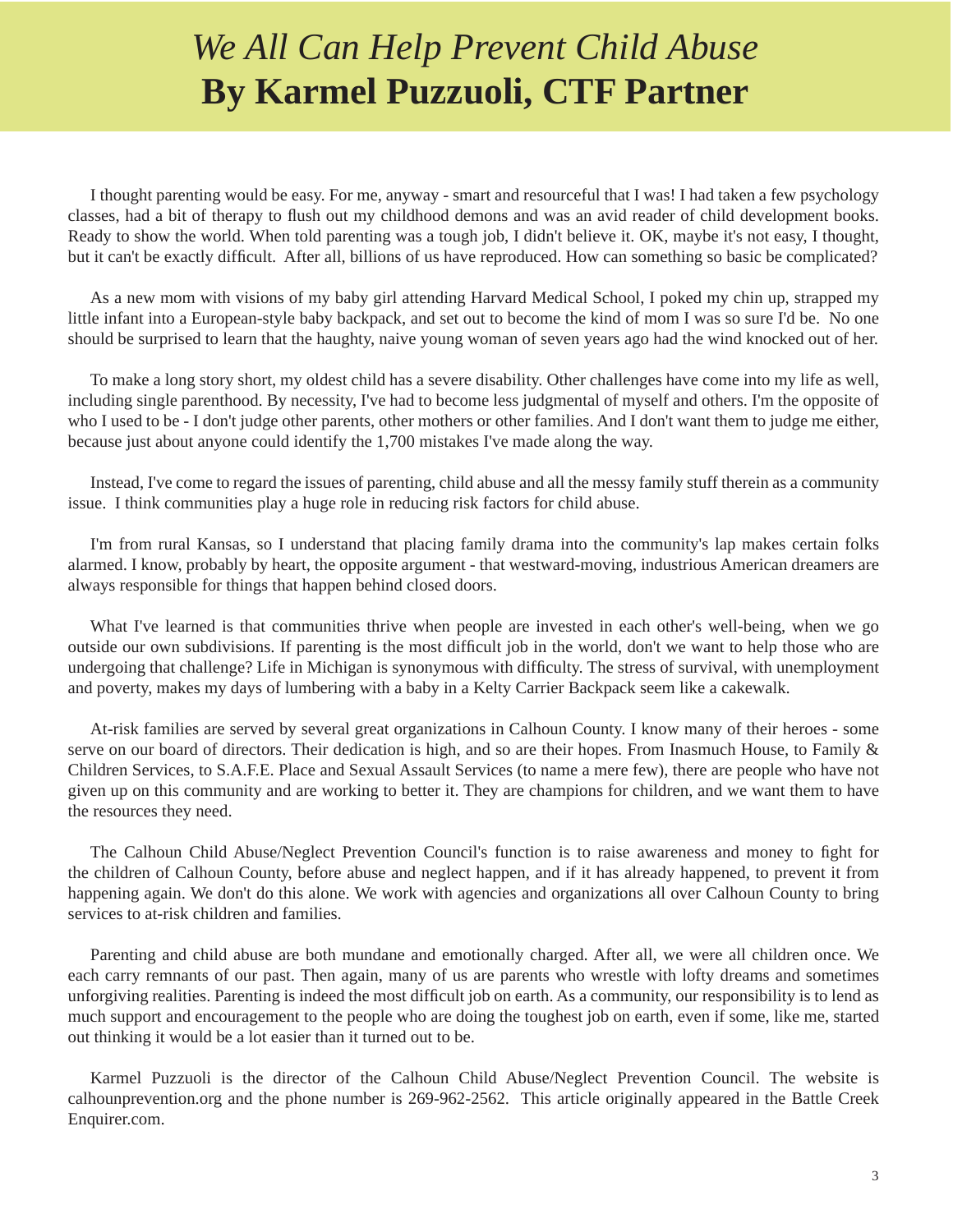# **Direct Service Program of the Month**

## *Parent to Parent of Southwest Michigan*



Having *Parent to Parent* match me up with Melanie as a mentor has helped my family immensely. This has impacted our lives by knowing that we are not the only ones that struggle with a child with autism. I remember one time calling up Melanie because of being frustrated when talking with other parents on their views of discipline. She reassured me that my son Bryce's autism always comes first. Now, when other parents' views bother me, I remind myself that each child reacts differently . My mentor always starts by saying, "this is what works for me." This has helped me feel like she can relate to my situation. I was also anxious for my husband Kurt to meet her because he is a stay at home dad, and I thought if he could relate to someone, it might help him to. He said many times that, "he feels like he is stranded on a deserted island." Now he does not have to feel so alone. My mentor Melanie has helped our family in many ways, but most of all, just reassuring us that we are not alone in this journey. – Program Participant

#### *For More Information Contact:*

Jayne Weaver Program Director Parent to Parent of Southwest Michigan (269) 345-8950 Web: http://www.p2pswmi.org/ Facebook: http://www.facebook.com/pages/Parent-to-Parent-of-SW-MI/113384616477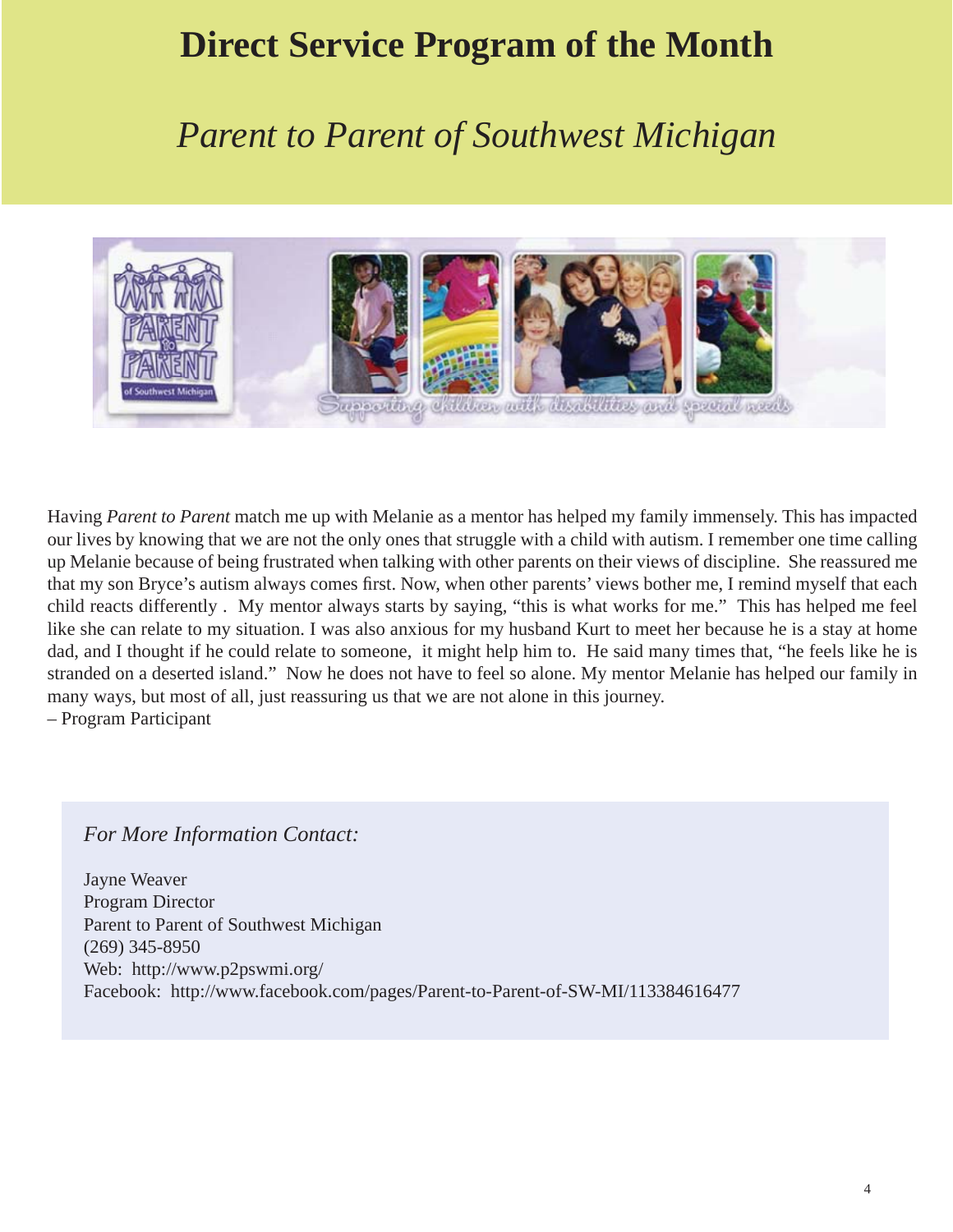# **Kappa Delta Sorority Gives Substantial Donation to CTF**



Kappa Delta Sorority's national philanthropy is Prevent Child Abuse America. Annually, Kappa Deltas Pr across the nation hold Shamrock Events that fundraise ac to support the prevention of child abuse. 80% of proceeds go to a local organization that works for the pr prevention of child abuse while 20% goes to National pr Prevent Child Abuse America. Pr

Wayne State University's chapter, Gamma Omicron, of Kappa Delta held a week-long fundraiser selling of Pinwheels for Prevention and raising money for the Pi cause with on-campus events and an off-campus ca bowling fundraiser. In total, Gamma Omicron raised bo

almost \$5000 with \$3584.46 going to the Children's Trust Fund.

The success of this fundraiser would not have been possible without the support of Wayne State University students, the Gamma Omicron Chapter of Kappa Delta Sorority, and the hard work and planning of Maria Khan, Shamrock Chair, and Rhiannon Lewis, Vice President-Community Service. Thank-you Gamma Omicron! Your hard work is making a difference for Michigan's children and families!

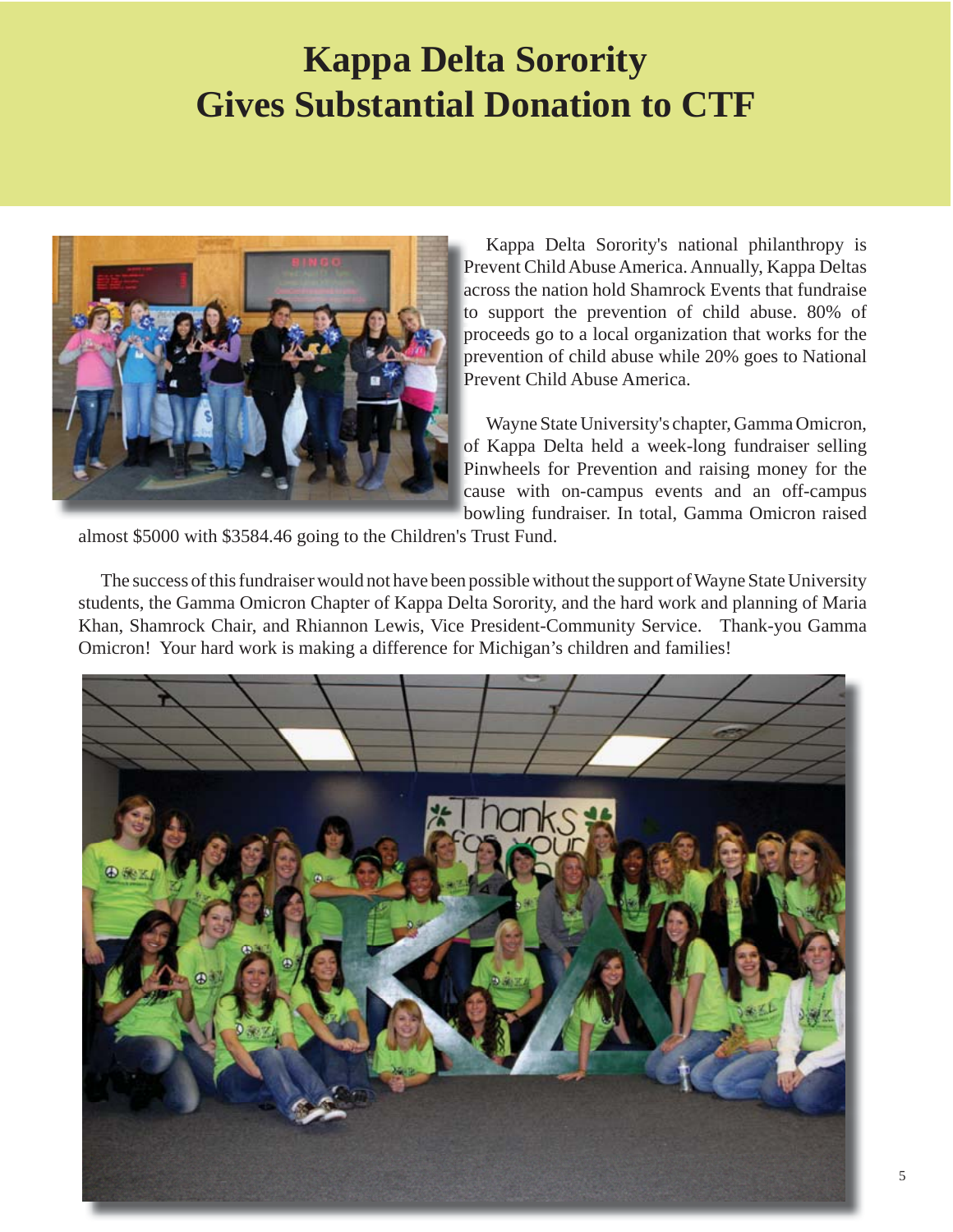# **Children's Trust Fund 2011 Pam Posthumus Signature Auction Event- May 18, 2011**

**Pam Posthumus Signature Auction Event Sponsor - \$30,000**

**Premiere Sponsors - \$30,000** 



**GREAT LAKES** Capital **Ad &**Fund





### **Offi cial Sponsor - \$25,000**

*Michigan Building and Construction Trades Council* **. International Brotherhood of Electrical Workers**  . International Union of Operating Engineers Local 324 . Michigan Laborers' District Council . Michigan Regional Council of Carpenters and Millwrights

#### **Headline Sponsor - \$5,000-\$8,000**

Accident Fund Insurance Company of America Consumers Energy CSG Government Solutions, Inc. Deloitte Delta Dental of Michigan EMC Corporation Kunz, Leigh and Associates Michigan Education Special Services Association Michigan Health & Hospital Association Petal & Forrest Telecommunications Association of Michigan Unisys WWP Strategies

#### **Title Sponsor - \$2,500**

Fifth Third Bank Hot Prospects Ingenix Government Solutions and Ingenix Consulting ITC Holdings Corporation Karoub Associates Kelley Cawthorne Litehouse, Inc. Michigan Chamber of Commerce Motorola Solutions Public Affairs Associates Steve and Cindy Van Andel Foundation Whitmer Charitable Foundation

**Spotlight Sponsor - \$1,500 CIGNA** Michigan Beer and Wine Wholesalers Association

#### **Marquee Sponsor – \$10,000-\$15,000**

Blue Cross Blue Shield of Michigan Byrum & Fisk Advocacy Communications Comcast Michigan Region Edgar and Elsa Prince Foundation Hewlett Packard Meijer Michigan State Housing Development Authority

#### **Autograph Sponsor - \$500**

Matthew and Sharon Augustine Capitol National Bank The Craft Agency, Inc. Dell Eastown Distributors Michael Foley and Ann Routt Hemlock Semiconductor Corporation Earl & Donnalee Holton Information Builders Informatix, Inc. - MISDU KMG Prestige, Inc. Larc Properties, Inc. Michigan Council for Maternal & Child Health Michigan Electric Cooperative Association MSU Dept. of Advertising, Public Relations, and Retailing Michigan Primary Care Association Real America Development LLC RLJ Management Co., Inc. Bill Schuette, Attorney General TEKsystems

**A**Delta

#### **Banner Sponsor - \$1,000**

Advance America Astera Credit Union Auto-Owners Insurance Comerica Bank Dean Transportation Depadua Construction LLC Dewpoint Government Consultant Services, Inc. Henry Ford Health System IBM Fred and Linn Keller Kellogg Company Martin Waymire Advocacy Communications, Inc. Michigan Association of Health Plans Michigan Education Association Michigan Legislative Consultants, Inc. Moroun Family Foundation Muchmore Harrington Smalley & Associates, Inc. North American Bancard, LLC O'Brien Construction Plante & Moran PLLC Public Policy Associates Public Sector Consultants Secchia Family Foundation Spectrum Health State Farm Insurance Truscott Rossman UFCW Local 951 Foundation WLNS TV6

> **Table Hosts**  *See Page 7*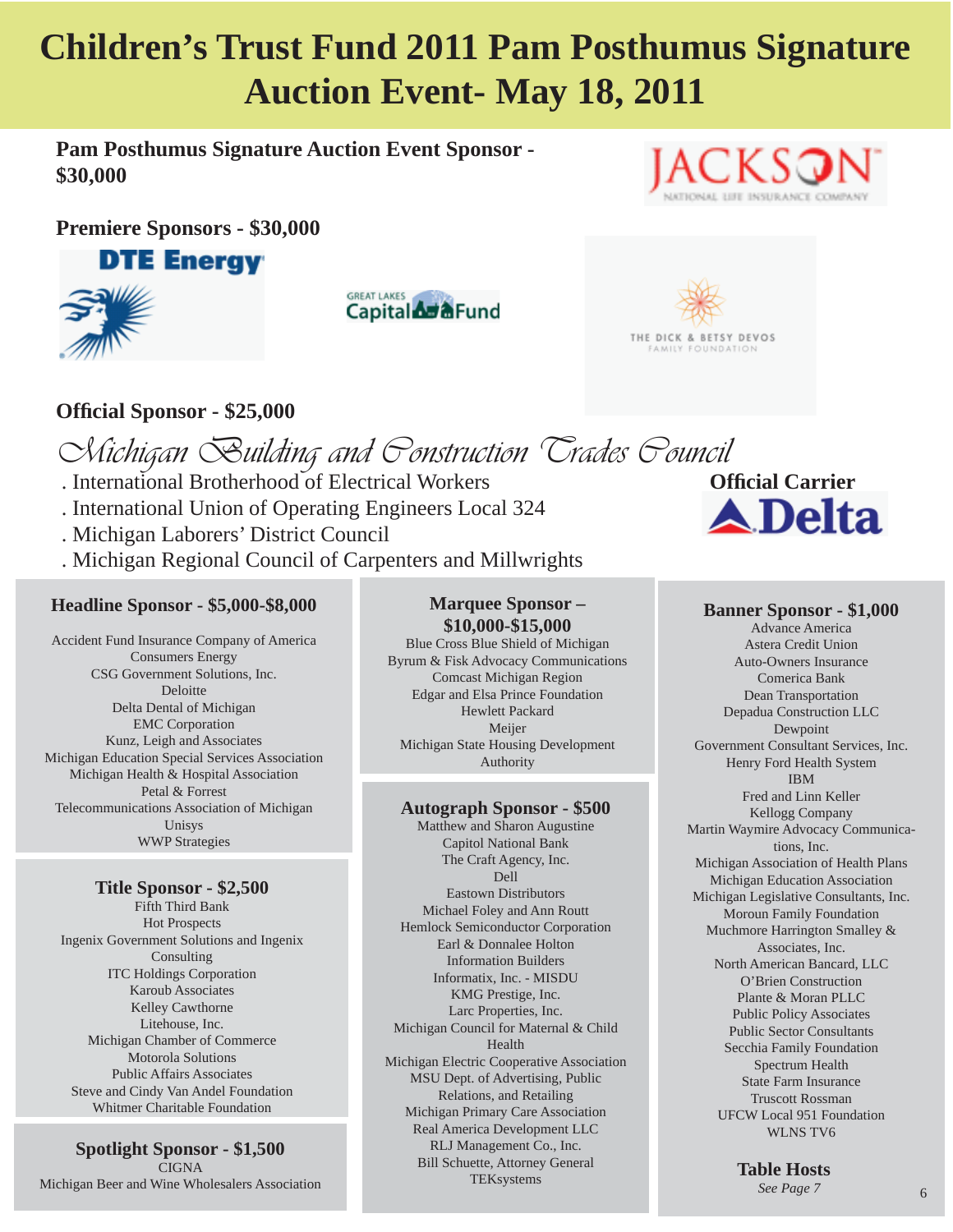#### **Table Hosts - Pam Posthumus Signature Auction Event - May 18, 2011**

Greg and Rosalie Baran Maura Corrigan, Michigan Dept. of Human Services The Granger Group Steve Hilfinger, Michigan Dept. of Energy, Labor & Economic Growth Honigman, Miller, Schwartz and Cohn LLP Loomis, Ewert, Parsley, Davis & Gotting, PC Michigan Association of School Boards The Michigan Health Ministries of Ascension Health MSU Federal Credit Union The Paterson Group Representative Lesia Liss Senate Majority Leader Randy Richardville Paul Shaheen Sparrow Health System

### **Key Dates**

#### **May**

**May 18:** The Children's Trust Fund will hold the Pam Posthumus Signature Auction Event at 5:00 p.m. at the Lansing Center in Lansing, Michigan. See page 1 for more information.

**May 26:** The Child Abuse Council of Muskegon will hold its 2nd Annual Tee Up for Kids Golf Outing. Contact Vicki at 231-728-6410 for more information.

**May 28:** The Andre Bosse Center will host a concert with country singer Sara Evans on May 28, 2011 at Val Du Lakes in Mears, Michigan. The show starts at 5:45pm. Tickets are on sale at both Hart and Ludington centers and aonline at www.valdulakes.showclix.com for \$34.50 or \$47.50.

May 30: The Children's Trust Fund office will be closed for the Memorial Day holiday.

#### **June**

**June 1:** CTF will host a Local Council Work Group Meeting via conference call at 1:00p.m. Please contact the office at 517-373-4320 for call-in instructions.

**June 6:** CTF will host a Tier 3 Local Council Work Group Meeting via conference call and webinar at 1:00p.m. Please contact the office at 517-373-4320 for call-in instructions.

#### **The Protective Factors Survey:A Tool for Evaluating Prevention Programs**

You are invited by the Children's Trust Fund of Michigan to join this informative webinar on Tuesday, May 24, from 1:00-2:30 EDT. The FRIENDS National Resource Center for Community-Based Child Abuse Prevention (CBCAP) will be presenting information on the Protective Factors Survey (PFS). The PFS is a self-administered, pre-post evaluation tool for use with caregivers receiving child maltreatment prevention services.

The PFS measures protective factors in five areas: family functioning/resiliency, social support, concrete support, nurturing and attachment, and knowledge of parenting/child development. This tool has established reliability and validity and is available on the public domain at www.friendsnrc.org.

This webinar will cover:

. The development of the PFS, including reliability/validity findings

- . How to use the survey and the database
- . Other states' experiences using the PFS

The FRIENDS National Resource Center and the Children's Trust Fund look forward to your participation in this webinar.

#### **"Parents Partnering for Change" Leadership Training**

On June 21-22, CTF will host a "Parents Partnering for Change" leadership training for parents and caregivers in CTF-funded programs. Comments from last year's training include:

"I would recommend any parent if they get the chance to do the training. I would do it again."

"Thank you, this training was very important in my new mission as an advocate."

"I will definitely share the information I learned with other parents, friends, family, and also the center that I'm involved in."

The training will be held in Okemos, Michigan. Spaces are available for 18 parents on a first-come, first-serve basis. As of May 12, this opportunity is available for parents involved with our Direct Services Grantees and the Local CAN Council Network. Please contact Sylvia Brown Jones at CTF for more information.